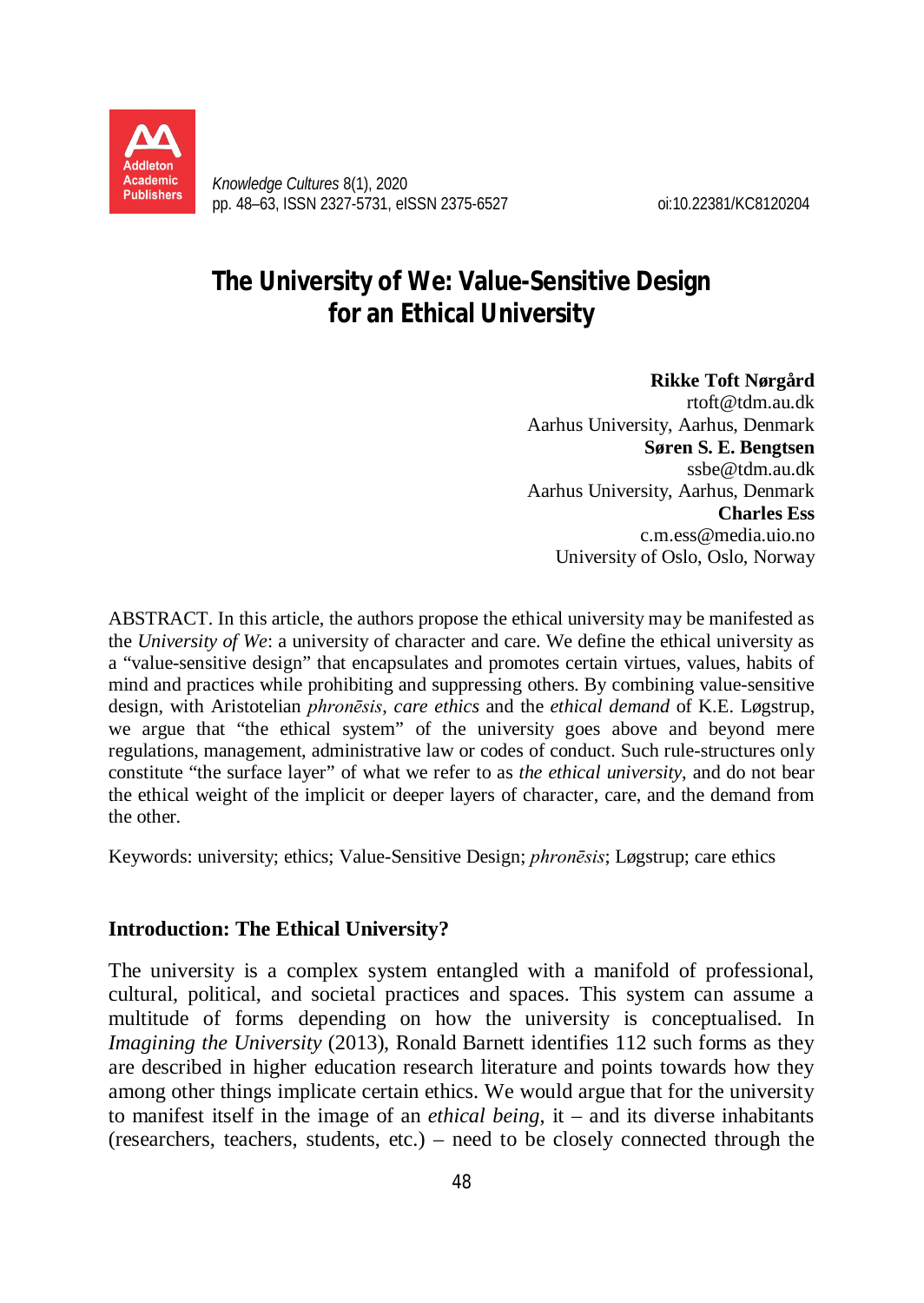deeper ethical structures and virtues of the university. To distinguish between the surface layer and the deeper structures of the university as an ethical system, we draw on Shulman's (2005) and Horn's (2013) work on signature pedagogies to consider the university system as having an *ethical signature*. The suggestion is, that like professions (Shulman, 2005) and disciplines (Horn, 2013), universities can have certain ways of practicing which are intrinsic to the ethics and habits of thoughts within the university system.

Shulman (2005) distinguishes in his *Signature Pedagogies in the Professions* between surface layer, deep layer and implicit layer as dimensions of a system. Translating these dimensions to the university as an ethical system, we may recognise the surface layer as the concrete operational acts (rules, policies, documents, regulations, etc.) of ethics, the deep layer as the composition and structure of ethical practice, while *the implicit layer* consists of the virtues, dispositions and inner being of the system and its character and relations. Together, the three dimensions organise the fundamental ways in which the inhabitants of the university become and are ethical beings. In this way, signature ethics – like signature pedagogies – come to define what counts as ethics in a particular system and what characterises thinking, doing and being as ethical. As Shulman (2005, p. 56) states, the signature of a certain profession (or ethical system) comes together to create the habits of the mind (thinking), the habits of the hand (doing) and the habits of the heart (being).

When closely and coherently connected, the layers of ethics allow the inhabitants within the system to act ethically and make ethical judgments when in states of uncertainty. Through this, the university has the possibility of an ethics of formation. Conversely, when the university is unable to create intimate connections between the implicit and deep layers and the surface layer it runs the risk of compromised work (Gardner, 2005); practice in which the fundamental ethical principles of the academic profession are violated. Consequently, the ethical system of the university is compromised whenever the implicit or deep layers are unduly subordinated or oppressed by the surface layer. As such, compromised ethical work might arise when there is a tension between acting in the service of "the rules of the system" and acting in a manner that upholds the "virtues of academic practice" (Nixon, 2008). The university must, as a responsible ethical system, ensure that the implicit and deeper layers of ethical academic practice can be observed on the surface layer, and that it provides academics with the capabilities to deal with tensions between the layers when they occur. In the cases where there are ruptures or conflicts in the system, the university is obliged to make adequate changes in its signature, and modify its system accordingly.

In this article, we aim to bring to light some of the deeper ethical structures of university systems through combining Aristotelian ethics and the concept of *phronēsis* with Løgstrup's ethical demand and the field of care ethics. Based on this, each of the three main sections of the article addresses one of the following aspects: 1) the ethical character of the university; 2) the university as subject to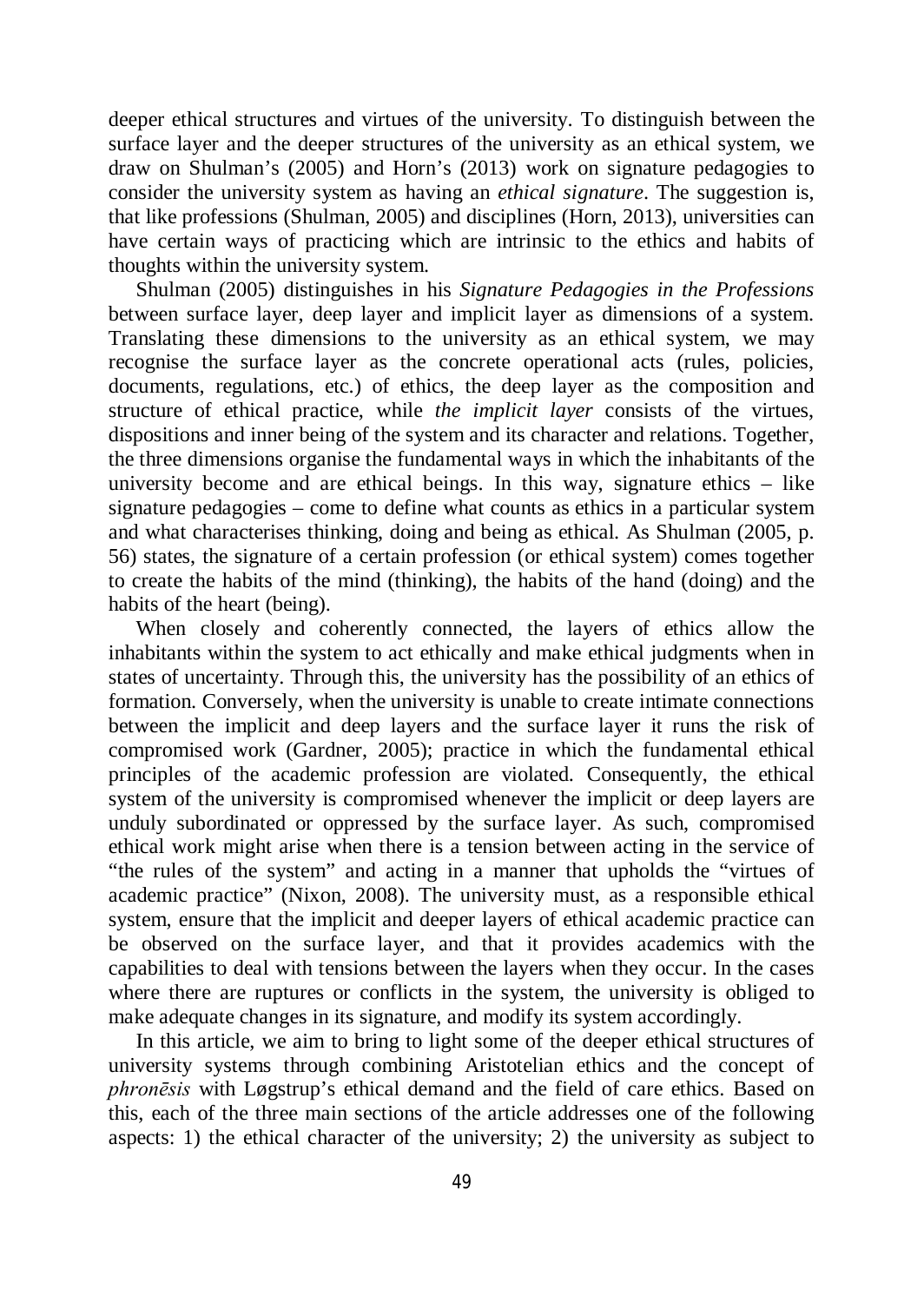ethical concern in relation to the people it contains and impacts; 3) the university as practicing ethical relationships. Together they form what Jon Nixon (2008, p. 31) calls the moral bases of academic practice, which

must be a profession of *values –* recognising, respecting, and critically engaging with the often conflicting values of a radical pluralist society. Universities must be seen, therefore, not only as civic spaces and as places for learning, but as deliberative spaces in which people work towards shared understanding, common purposes, and concerted action from a position of difference and divergence.

We propose that the intimate intertwining and deep interdependence of the implicit, deeper and surface layers of university systems is what constitutes a decent institution. Initially, we build on Nixon's *The Virtuous University* (2008), and define decent institutions as:

- Institutions that are respectful, have an ethical character and intentionally express wisdom and virtuosity (*phronēsis*).
- Institutions that are merciful, show concern for the other and are empathic and decent towards its members (ethical demand).
- Institutions that are dialogic, uphold reciprocal relations of care and are just in their commitment to combat social inequality (care ethics).

The questions then become: How to bring to light unethical elements in the implicit, deep and surface layers of the university system? How to (re)configure university systems so they (better) integrate and express ethics in the implicit, deep and surface layers of their structure? In other words, how do we make manifest a university where academic professionalism is fueled by ethical character, care and relations rather than regulations and rule-book ethics? How do we foster a professionalisation based not on doing what one is "supposed to do," but rather on asking why one does it (character), who benefits from it (others), and how it might foster enduring relations between the other and the self?

In this article, we take on the notion of creating a more "virtuous university" through critically reflecting on the potentials of connecting and integrating three different ethical stances – *phronēsis*, the ethical demand, and care ethics – to form a value sensitive ethical system between character, care and demand. To this end, we draw on the fields of *Value-Sensitive Design* and *Values in Design* as described below, to initially frame these deeper layers of the ethical system before describing them in depth.

## **Value-Sensitive Design for the Ethical University**

Value-Sensitive Design (VSD) is a framework adopted and used within a range of disciplines that acknowledges that values are embedded within systems,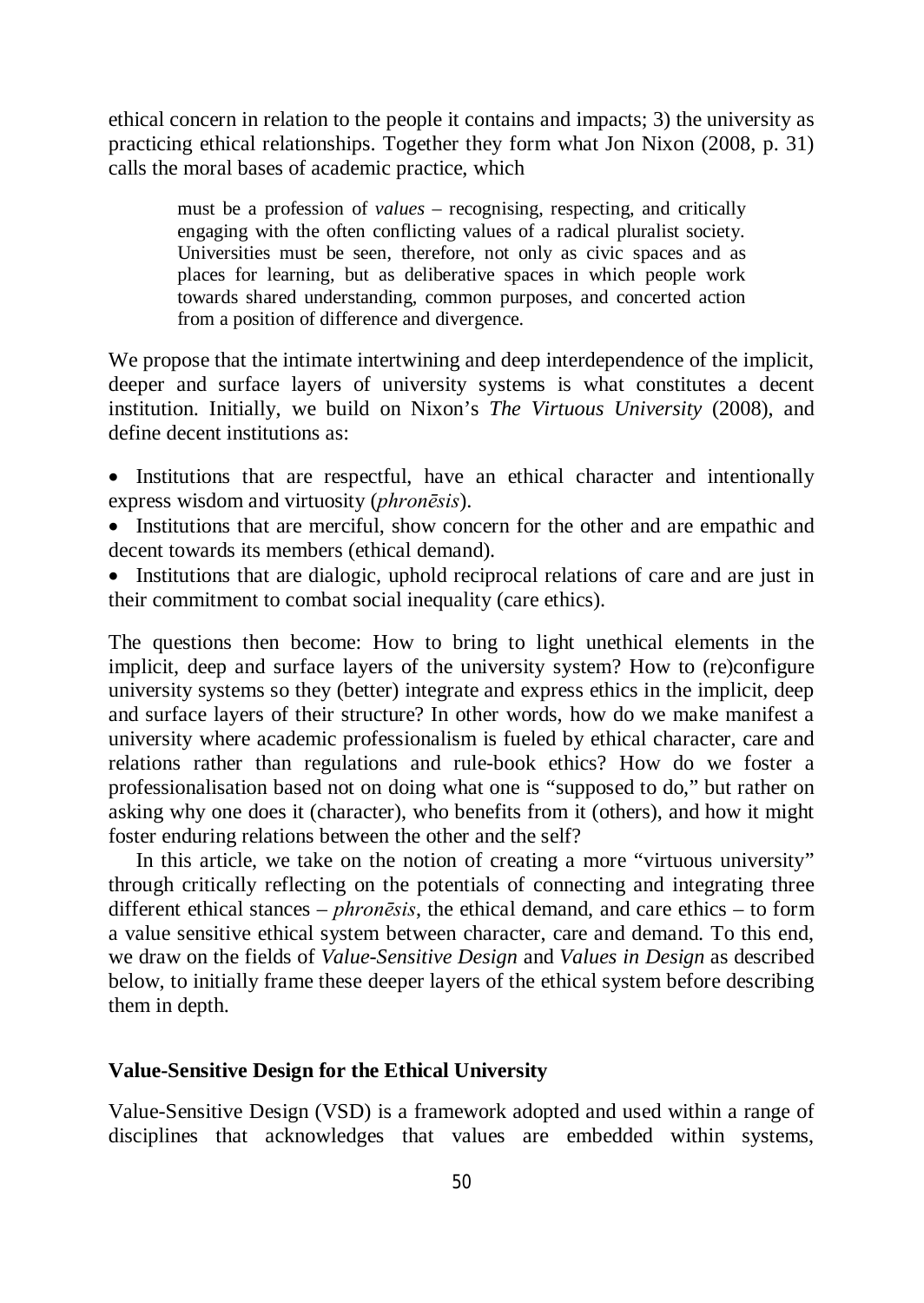technologies, institutions, etc., either reflectively and intentionally or unconsciously and unintentionally (Knobel  $\&$  Bowker, 2011). VSD stresses that systems could be designed in compliance with ethical ideals and is a design approach particularly focused on the moral and ethical dimensions of system design:

Value-Sensitive Design is a way of engaging ICT [and systems] that aims at making moral values part of technological design, research and development. It assumes that human values, norms, moral considerations can be imparted to the things we make and use and it construes information technology (and other technologies for that matter) as a formidable force which can be used to make the world a better place, especially when we take the trouble of reflecting on its ethical aspects in advance. (van den Hoven, 2007, p. 67)

In the wake of VSD, the design community has recently to a large extent become committed to ethical design practices, and scholars and designers are increasingly becoming engaged in capturing and drawing up what ethical considerations and principles should safeguard the design of systems (Chivukula, Gray, & Brier, 2019). The community proposes the integration of ethics into everyday design and system practices and that designers take up the position of "ethicist" through engaging the responsible persons of a system in ethical decision-making that include uncovering relevant values, scrutinizing the values, and working towards translating these values into system content.

Overall, VSD is an approach to the design of (un)ethical systems that stresses how systems can be viewed as "constitutive ethics" that partly impacts the ethics of direct and indirect stakeholders – including the ethics of the university to which it is applied (see Chivukula, Gray, & Brier, 2019). As such, the university system, and its surface, deep and implicit layers, shape the (un)ethical discourses, practices, experiences, interactions and institutions in important ways (van de Hoven, 2007, p. 68). Consequently, if the virtuous university is to be more than an empty promise, its ethics and values will have to be expressed in the surface, deep and implicit layers of its system, architecture and functionality. To achieve such internal coherence, van de Hoven (2007, p. 70) points to VSD as it

provides us with the opportunity to deal with these ethical issues in a new and fresh way: by "front-loading ethics" and by means of the pro-active integration of ethical reflection in the stage of design of architectures, requirements, specifications, standards, protocols, incentive structures, and institutional arrangements.

The proposition of "having value" can be linked to economic or ideological views while the proposition of "being of value" can be linked to ethical or human worth – that is, what the university as a system brings to its users in regards to "being of value." The framework of value-sensitive design has three dimensions: *conceptual*, *empirical* and *technical* investigations (Friedman, Kahn, & Borning, 2002;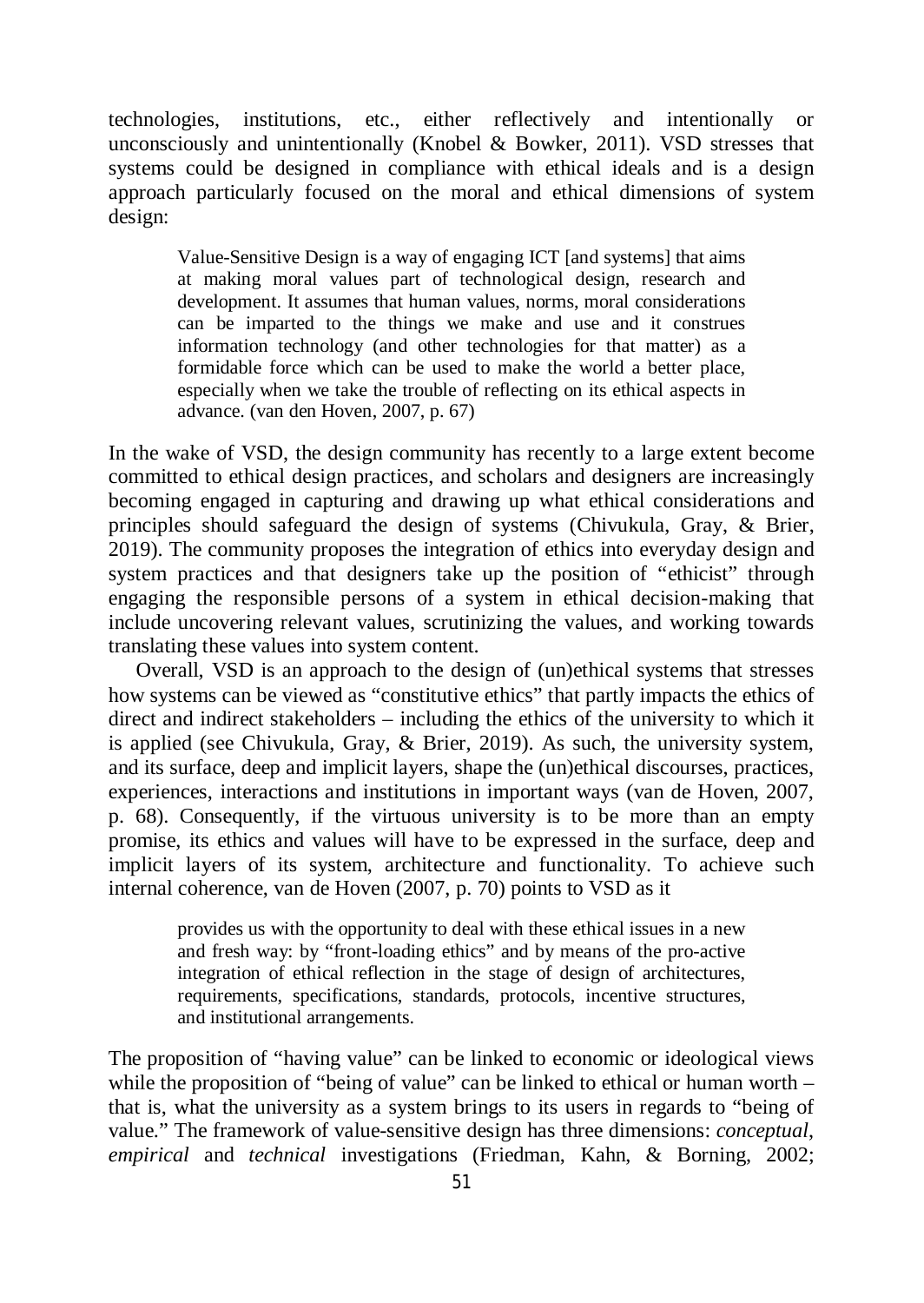Albrechtslund, 2007; Borning & Muller, 2012). These three dimensions are integrated and work together within the value-sensitive design approach:

 *Conceptual investigations* denote philosophically informed analyses of the central constructs and issues under investigation. Questions include: How are values supported or diminished by particular institutional systems? Who is affected? How should we engage in trade-offs among competing values in the system, implementation and use of the system?

 *Empirical investigations* involve social-scientific investigations on the understandings, contexts, and experiences of the people affected by the system.

 *Technical investigations* involve analyzing current systems and designs to assess how well they support particular values, and, conversely, identifying values, and then identifying and/or developing systems and designs that can support these values.

Norbert Wiener, founder of cybernetics, pointed out that people developing systems have an ethical responsibility to account for likely positive and negative consequences and effects of that system (Wiener, 1948, p. 40). Drawing from VSD methodology,

the stakeholder criteria emphasizes the range of effects of a technology [or system], both on those who are in direct contact with a technology (direct stakeholders), and on those who might not be direct users, but whose lives are nevertheless affected by various interactions around the technology (indirect stakeholders). (Nathan et al., 2008, p. 3)

The relationship between the value-laden system and stakeholders can take different forms: Designers or people in charge of the system can integrate their own intentions, values and virtues into the system, making them endogenous. This then impacts, shapes or determines the experience, actions and behaviors of people coming in contact with it. The context, culture or indirect stakeholders surrounding the system can impact the system and its use, changing the underlying intentions, values and ethics, so that the values of the system are more or less exogenous. Finally, the values, virtues and ethics can emerge from the reciprocal interactional connection between system and direct stakeholders, creating a dialogic two-way relationship. Considering the university as a system then, its ethics can relate to an endogenous value-system or inner character of the system, to an exogenous valuesystem or the other's impact on the system, or to a reciprocal value-system or the ethical dialogue between the two.

However, no matter the value-system, designers as well as everyone responsible for the system, need to be aware and take responsibility of the system, its values and ethics as well as be able to reflectively and critically address and negotiate the role that values play in the system and how it impacts the direct and indirect stakeholders as well as the system itself. To become and remain sensitive to values, the university as a system needs to be aware of its own values, as well as the values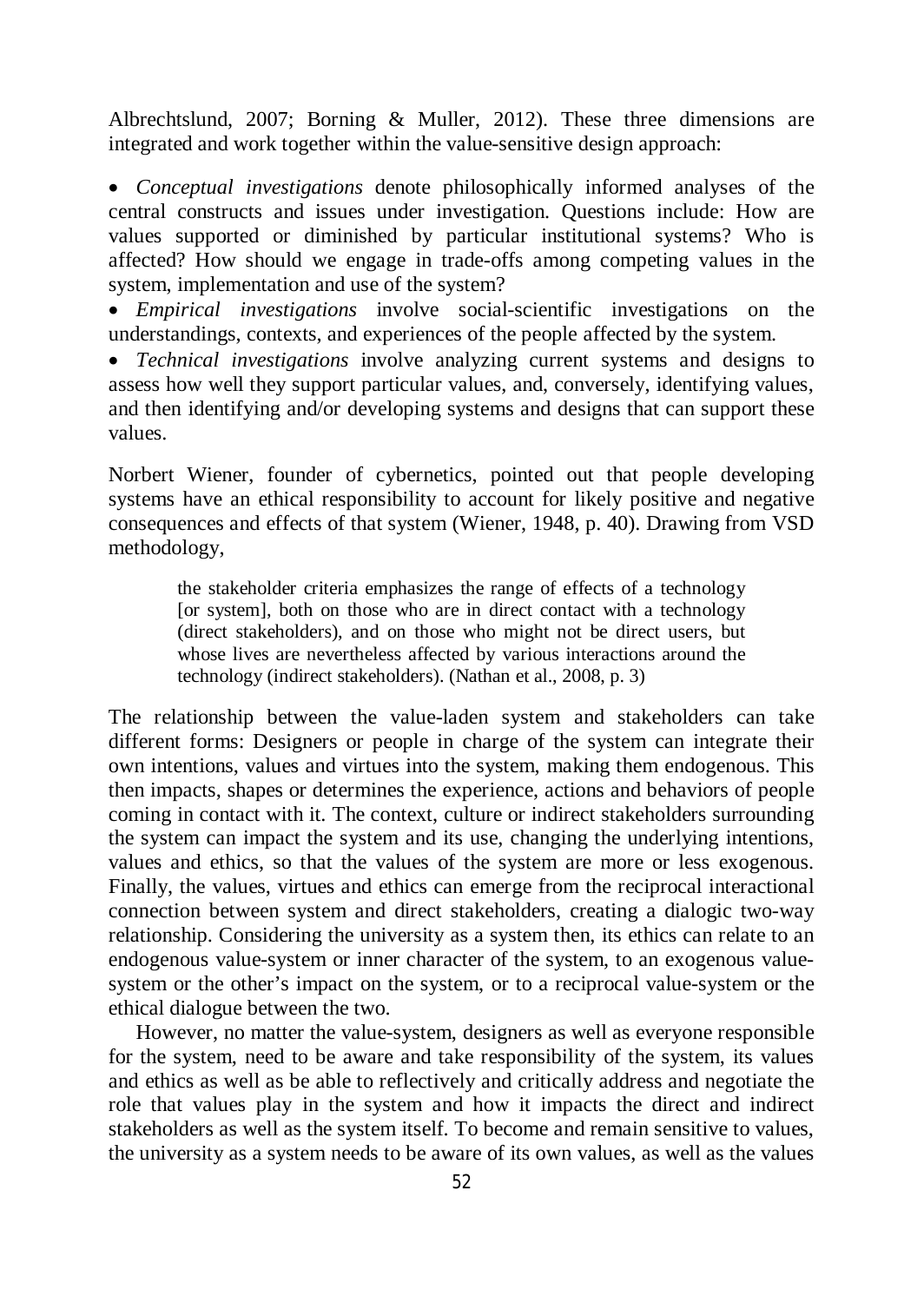of its stakeholders. According to Hofstede (2001), values are the deepest manifestation of a culture or system, and the core of a system's ethics will be formed by values. As such, the values are the most stable parts of a culture or system. In this way, Value-Sensitive Design highlights the fact that a system is never value-neutral.

The consequence of all this is, that rather than implementing "ethics as rules or regulations" into a system or making sure that no direct stakeholders are violating the "instrumental ethics" of the system, the responsible parties must seek to understand and proactively take into account the ways in which the system influences the human worth and values of its direct and indirect stakeholders. The aim must be that the university, as an ethical system, contribute to better academic practice (in the deeper structural understanding of this), and thus making the design of university systems a matter of politics (Knowles & Davis, 2016).

Value-Sensitive Design is based on the premise that the design of systems should fundamentally be grounded in human dignity and human rights (Buchanan, 2001). According to Buchanan this marks a shift in the principles of the design of systems:

we are better able to discuss the principles of the various methods that are employed in design thinking than the first principles of design, the principles on which our work is ultimately grounded and justified. The evidence of this is the great difficulty we have in discussing the ethical and political implications of design [...] The implications of the idea that design is grounded in human dignity and human rights are enormous, and they deserve careful exploration. (Buchanan, 2001, pp. 36–37)

Importantly, the principle for human dignity and human rights cannot, according to Buchanan (2001), be reduced to usability, user experience, user rights or user requirements. Rather, they relate to human values and human worth.

To understand this deeper structure of ethical systems, Schwartz's (2012) theory of basic values and value framework might be helpful in underpinning the basic requirements of the university as a value-sensitive design. Overall, Schwartz (2012) finds a "value hierarchy" cutting across cultures, societies and contexts regarding the importance of some values over others. Here, benevolence (preserving and enhancing welfare, concern for the welfare of others, sense of belonging, cooperative and supportive social relations), universalism (tolerance, understanding and protection of all, social justice) and self-direction (independent thought and action, autonomy and independence) are "universally" ranked the most important to humans while power (social status and recognition, authority, wealth, dominant position) and stimulation (excitement, novelty, challenge in life) are "universally" ranked the least important. According to Schwartz:

Seeking success for self tends to obstruct the actions aimed at enhancing the welfare of others who needs one's help [... the] dimension contrasts "*self-enhancement"* and "*self-transcendence*" values. This dimension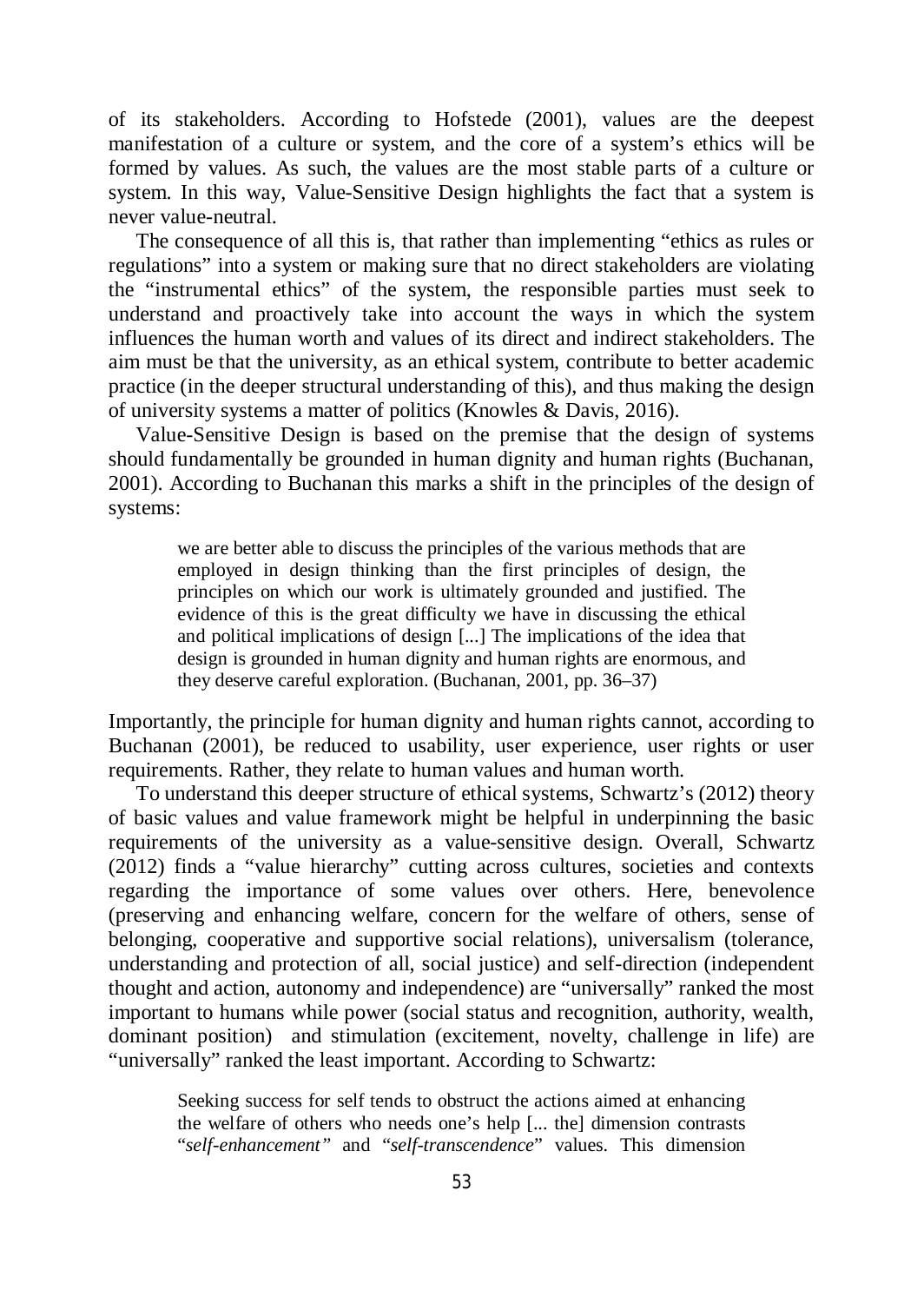captures the conflict between values that emphasize concern for the welfare and interest of others (universalism, benevolence) and values that emphasize the pursuit of one's own interests and relative success and dominance over others (power, achievement). (Schwartz, 2012, p. 8)

(Re)configuring the university as an ethical system based on the direct and indirect stakeholders' values requires a system that has benevolence and universalism at its core while displacing power and stimulation. Creating a university system that is built upon "self-enhancement" rather than "self-transcendence" will also have the effect of scaffolding and promoting an academic culture and a system ethics manifested through "anxiety-based values" rather than "anxiety-free values," "prevention of loss goals" rather than "promotion of gain goals" and "selfprotection against threat" rather than "self-expansion and growth" (Schwartz, 2012, p. 13). As such, value-sensitive design highlights the ethical foundation of the university through its own institutional *phronēsis*, which constitutes a particular "ethics of care" (Dall'Alba, 2012; Held, 2005; Noddings, 1984).

#### **A University with Ethical Character: Value-Sensitive Design and** *phronēsis*

Approaching the emergence of the University of We, there is firstly a need to better understand what *phronēsis "*looks like" in both theory and practice. *Phronēsis* as a concept stems from an aristotelian tradition and often translated as "practical wisdom," is first of all a *virtue* (*arête*). A virtue is a capacity or ability that (a) must be acquired and practiced – "cultivated" – over time, as (b) it is skill or capacity essential to achieving both individual senses of contentment (*eudaimonia*) and larger social harmony in shared lives of flourishing (Ess, 2016). Primary examples of such virtues are patience, perseverance, and empathy, which are all both cognitive and affective virtues necessary to human communication, friendship, long-term intimate relationships – indeed, loving itself (Ruddick, 1975; Vallor, 2009; Ess, 2016).

Shannon Vallor (2016, p. 120) lists ten such "techno-moral virtues" – i.e., virtues specifically tuned to and required for good lives in a technological era – namely: honesty, self-control, humility, justice, courage, empathy, care, civility, flexibility, perspective, magnanimity, and technomoral wisdom – the last of which incorporates *phronēsis*. Fostering and practicing such virtues has defined humanistic education from Plato's Academy through the Renaissance University – and into the modern era with the founding of Humboldt University in Berlin (Jordheim et al., 2011, pp. 63–73). "The university" is not simply an institution charged with conveying knowledge of different sorts: in addition, the university – as constituted by all of its participants, from students and teachers through administrators and other stakeholders – is to *be* and continuously focus on *becoming* a "virtuous place'; a place where excellence in all of our functions and capacities are the central aim and practice (Jordheim et al., 2011).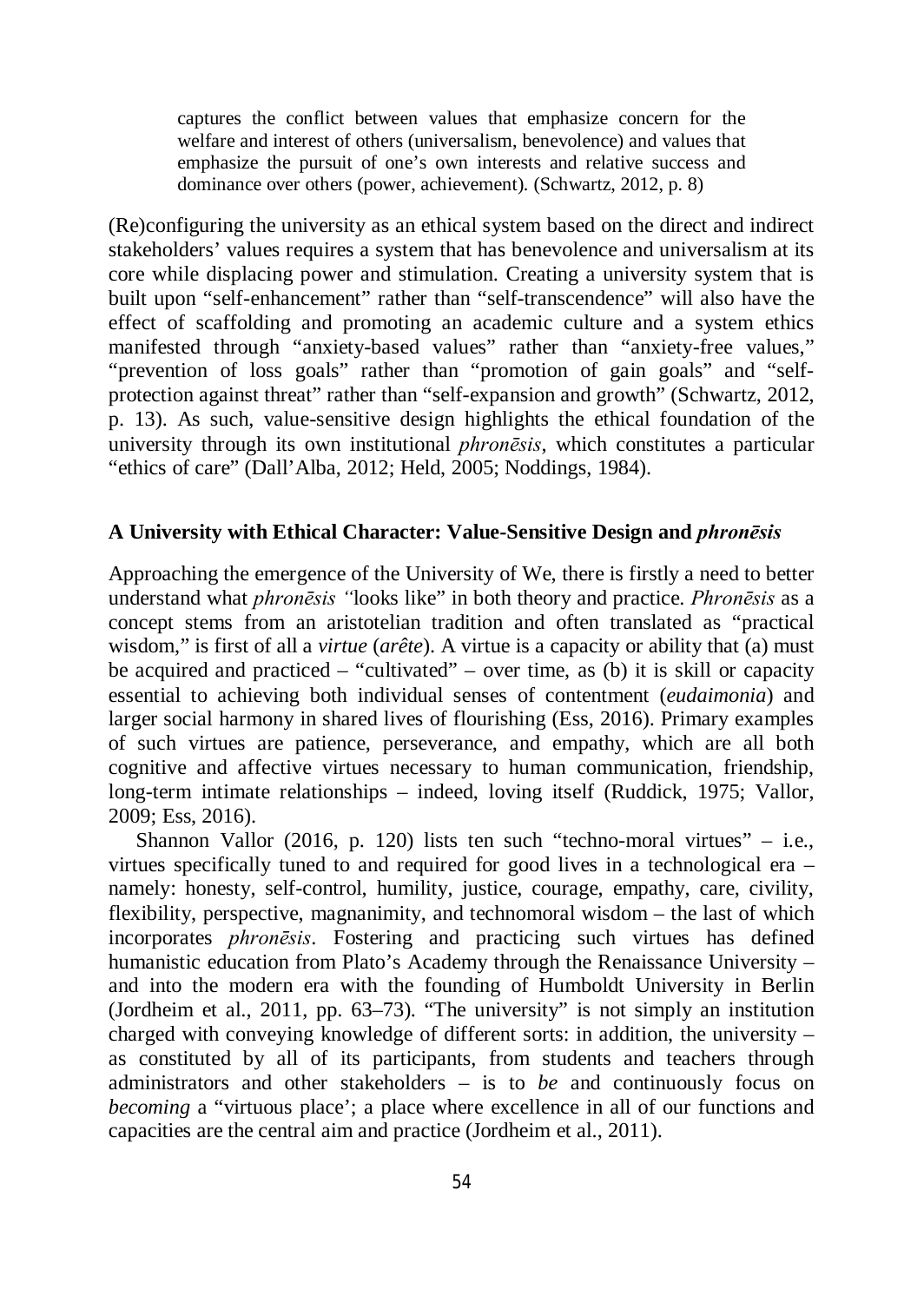*Phronēsis* may be argued to be a keystone virtue – one that helps hold together and discern how to exercise and apply these virtues in our daily lives. It is a specific form of judgment – namely, what Kant called reflective judgment, in contrast with determinative judgment (Ess, 2013, pp. 28–30, 239). Determinative judgment works "top-down": it begins with general principles, norms, or values, and applies these in a deductive (sometimes algorithmic) fashion to a specific instance or case to conclude the right thing to do. "Do not kill," for example, can be generally applied to many specific situations using determinative judgment – so much so that we hardly ever need to further reflect upon killing as a possible choice. *Phronēsis* works differently – "from the ground up," within specific, finegrained and often dynamically changing contexts (Ess, 2013). Our common sense of facing an ethical decision in which we don't immediately know what to do, but must struggle to reflect and decide, is an index of *phronēsis* at work. The first difficulty is to discern just which more general norms, principles, values, etc., may apply to the particulars of this case, and then to determine which of these take priority over the others. The radical diversity of possible contexts vis-à-vis possible norms, values, and principles appears to make a determinative/deductive approach simply impossible.

Take the fraught issue of abortion. "Do not kill" *may* apply to the foetus/unborn baby, but only if we are certain that it enjoys rights of personhood first – itself an enormously complex set of issues. And even if we grant that, all other things being equal, we *ought* not take away the life of the foetus/baby – all other things are *not* always equal: additional norms, principles, may apply as well – and perhaps in greater weight. Another compelling ethical principle is "ought implies can": we cannot impose upon others an ethical obligation that is practically beyond their capability. Abortion seems clearly justified when a foetus/baby is so seriously deformed that it threatens the life of the mother. What about when the foetus/baby is less seriously deformed (e.g., with spinal bifida or similar problems) – but the mother and/or her family circumstances make clear that she/they will be incapable of offering the needed care? That multiple "answers" – better, judgments – are possible here is again a mark of *phronēsis*. These difficult ethical decisions end with judgment calls: we acknowledge that different persons in more or less identical circumstances can legitimately make different judgments. No single ethical decision – in contrast with determinative judgments – fits all. *Phronēsis*  further implicates forms of knowledge that are both affective and tacit – lessons we have learned in life that are encoded in our bodies. So phronetic judgments are behind such phrases as "my gut feeling," "following my heart" – or, more directly, to know or understand something relevant "in our bodies."

How can we learn such judgment, i.e., how can we acquire and cultivate such judgment as an excellence or capability? The many classical systems of education affiliated with both the Medieval and Renaissance universities – specifically, the seven "liberal arts," the arts of free people – may be argued to be efforts to cultivate *phronēsis* and/or its components. Consider the kinds of careful and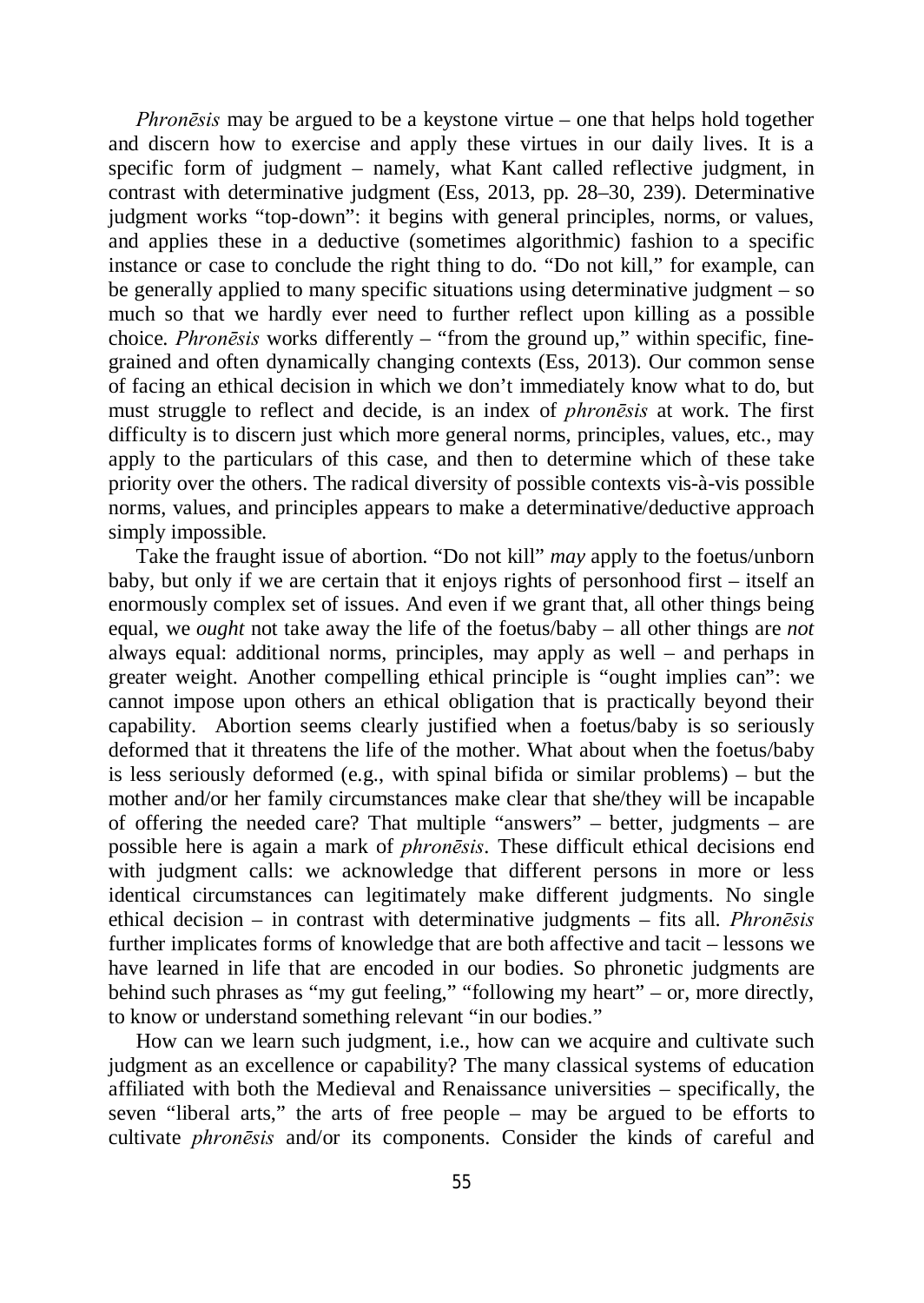reflective judgments in play in hermeneutics: our efforts and disciplines for attempting to properly interpret and understand a text, a play, etc., are excellent practice for ethical *phronēsis.* And in contrast with more determinative "rule-book" ethics such as utilitarianism and deontologies – phronetic ethics is a form of casuistics as developed in law, i.e., using specific cases as primary examples, coupled with marking out similar or analogous cases (where analogy further requires careful hermeneutical and critical judgments). In particular, *phronēsis* and virtue ethics turn on moral exemplars – the *phronemoi* or exemplary persons who words and deeds literally embody what it means to be a good human being. Hence, the importance of learning – deeply – the stories (whether more legendary or more factual) of such exemplary persons via history, literature, poetry, theatre, and music. These narratives give us concrete examples that we can draw on.

At the same time, however, the cultivation and practice of such judgment is also clearly central to more professional disciplines and the natural sciences – including the specific disciplines of design, whether, e.g., in architecture or ICTs. Indeed, one of the most remarkable developments in the past few years is the emergence of virtuous design. The point here is to take these elements of *phronēsis* and seek to apply, develop and transform them in ways that meet our contemporary realities and future probabilities in system and university design. In the article at hand, we suggest value sensitive design as it has emerged over the past two decades or so within the highly technical and demanding fields of ICTs, is a strong case study for developing further suggestions and judgments as to how the contemporary university may become a more mindful and virtuous character in turn.

# **A University of Ethical Concern for the Other: Value-Sensitive Design and the Ethical Demand**

Expanding the "ethical character" or *phronēsis* of the university towards including concern for the other, we are inspired by the understanding of ethics described by the Danish philosopher Knud Ejler Løgstrup (1997). And even though the point is not often promoted, there *are* links between Løgstrup's ethics and Aristotle's virtues, which Løgstrup was aware of himself but never pursued and explored fully (Andersen, 2007, p. 30). Where universities today are more often studied in relation to their teaching and learning practices, leadership cultures, and forms of knowledge creation, it tends to be forgotten that on a primordial level, universities are an arena of "we" – of co-existence, interdependability and deep relational entanglement and influence. As Løgstrup underlines, a person "never has something to do with another person without also having some degree of control over him or her," and even if it may most times perhaps only be in relation to "a very small matter, involving only a passing mood, a dampening or quickening of spirit, a deepening or removal of some dislike," it may also in fact "be a matter of tremendous scope, such as can determine if the life of the other flourishes or not" (Løgstrup, 1997, pp. 15–16). The daily atmosphere and mood of the university is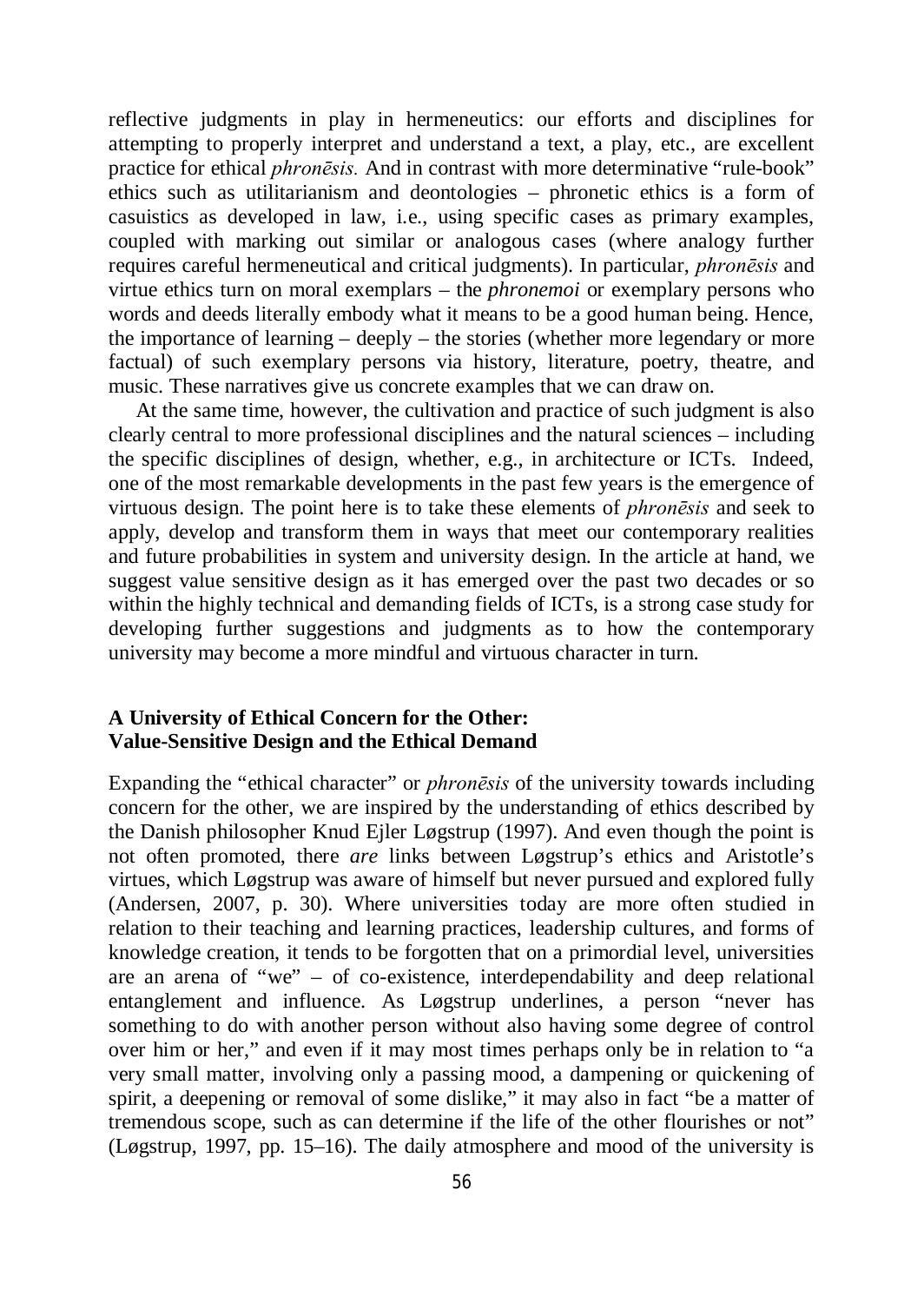an "ethical ether" that its direct and indirect stakeholders breathe in, oftentimes without noticing.

As Løgstrup mentions, by our very attitude to one another we are constantly shaping one another's world and inspire energy, motivation, or disappointment and perhaps even fear. The ethical dimension is not solely located within the isolated subject or individual, just as it is not far removed unto a transcendent spiritual plane. For Løgstrup, it is by our very "attitude to the other person we help to determine the scope and hue of his or her world; we make it large or small, bright or drab, rich or dull, threatening or secure" (Løgstrup, 1997, p. 18). The ethical demand arises from this very "responsibility" in which we are "faced with the choice between either taking care of the life thus placed at our mercy, or destroying it" (Fink, 2007, p. 15).

To ensure the general well-being of its members, university HR units are responsible for laying down the ethical surface layer for the individual institution, just as legal assistance is offered to the students and members of staff who might need it. Even though such rules, guidelines and forms of aid are highly valuable and necessary for the smooth operation of everyday institutional life, they – as we mentioned in the introduction – do not ensure ethical care and responsibility. Løgstrup (1997) argues that it is important to distinguish between social norms (surface layer) and the ethical demand (deep layer). The ethical demand is stronger than, and more fundamental to, any social, political, or even legal rules set up by universities. In that sense, the ethical demand is radical and absolute, and therefore not something that can be included into policy documents or legal advice reports. It is the very responsibility of the university to respond to the ethical demand in being concerned with the other (its stakeholders) – also when it conflicts with political or legal advice. As Løgstrup 1997, pp. 62–63) writes, in a central passage:

In short, the social norms are simply not adequate. [...] Moreover, the guidance of the social norms may fail altogether. We may be doing great harm if we continue to defend the social norms after the psychic content of the particular human relationships and institutions have changed while the norms themselves remain unchanged. The more our motive in following the social norms is concern for the preservation of the social order, the less alert we will be to the fact that the social norms may no longer be consonant with the psychic content of those institutions which they were supposed to protect, and hence instead of protecting persons they may actually be doing violence to them.

Generally seen, the social norms and laws should, of course, guide our actions and behaviour, which is why they have been set up in the first place. Typically, the norms, laws, and customs make sure that learning, teaching, research activities, and wider academic practices are performed in a civil, proper and honest manner.

To become a University of We requires responding not only to social norms and guidelines, but more fundamentally to the deeper ethical demand that is constituted among us in our daily interactions, studies, and research collaborations with the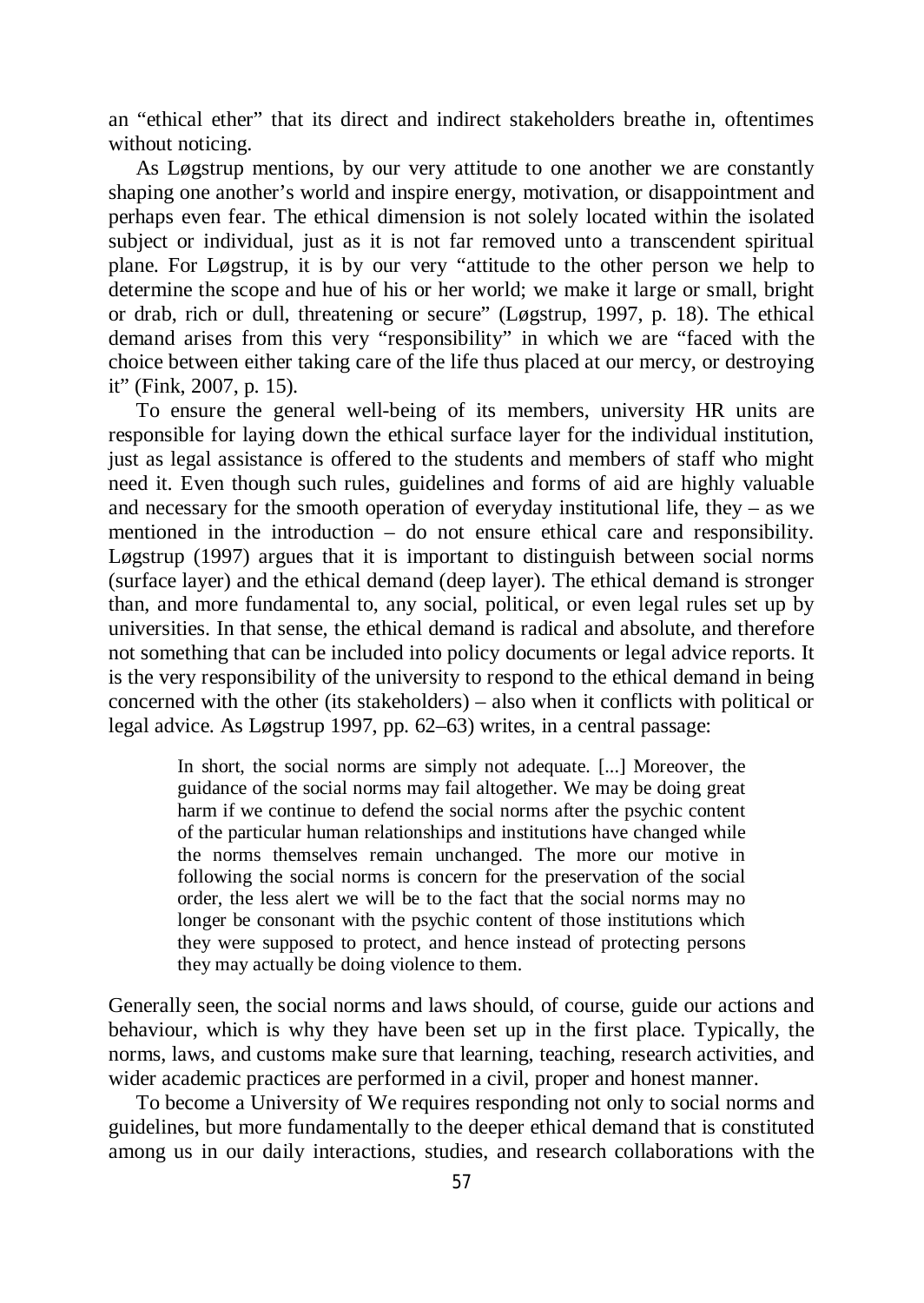other. Above its focus on league tables, ranking systems and metrics, the university should prioritise its ethical responsibility and concern with the other – its ethical demand – also in relation to research activities, learning and teaching practices, and institutional strategies. To become a University of We, the university needs to see its deeper ethical role and responsibility as going beyond its character, as ethical acts towards the other.

# **A University of Ethical Relationships: Value-Sensitive Design and the Ethics of Care**

Building on *phrōnesis* (character/I) and ethical demand (other/you) above, and fusing them through the field of care ethics, we in this section come to see how a University of We calls forth an ethics where institution and its direct and indirect stakeholders "value each other equally and have their own and each others' best moral interests at heart. Such friendship is neither provisional nor instrumental, but unconditional in terms of what is good for oneself and the other; it is both inwardlooking and outward-reaching" (Nixon, 2008, p. 115). The field of care ethics highlights ethical systems and actions as grounded in reciprocal relationships of *care*, *benevolence*, *empathy* and *compassion* through establishing a care-focused and feminist ethics (Gilligan, 1982). A capacity to care and engagement with human goodness is highlighted as a strength of a system, and Noddings (1984), one of the founders of care ethics along with Gilligan, argues that caring is the foundation of ethics and as such take precedence over any instrumental ethics or legal document. In care ethics, the ethical relationship between system and stakeholders is highlighted as a reciprocal commitment to each other's well-being as interchange between the "one-caring" and the "cared-for" (Noddings, 1984). Within care ethics the one-caring receives the cared-for without judgment or reservations, in effect adhering to Løgstrup's ethical demand. Importantly, though, care ethics narrow the ethical demand from universal to relational, as Noddings (1984) highlights two criteria that must be in effect for the ethical demand to take hold within a system or between people: 1) the relationship with the other must exist, and 2) the relationship must have the potential to grow into a mutually caring relationship. From the fusion of "I" and "you" in care ethics we see the emergence of ethical relations in the University of We:

Those who conscientiously care for others are not seeking primarily to further their own individual interests; their interests are intertwined with the persons they care for. Neither are they acting for the sake of all others or humanity in general; they seek instead to preserve and promote an actual human relation between themselves and particular others. Persons [and systems] in caring relations are acting for self-and-other together. Their characteristic stances are neither egoistic nor altruistic; these are the options in a conflictual situation, but the well-being of a caring relation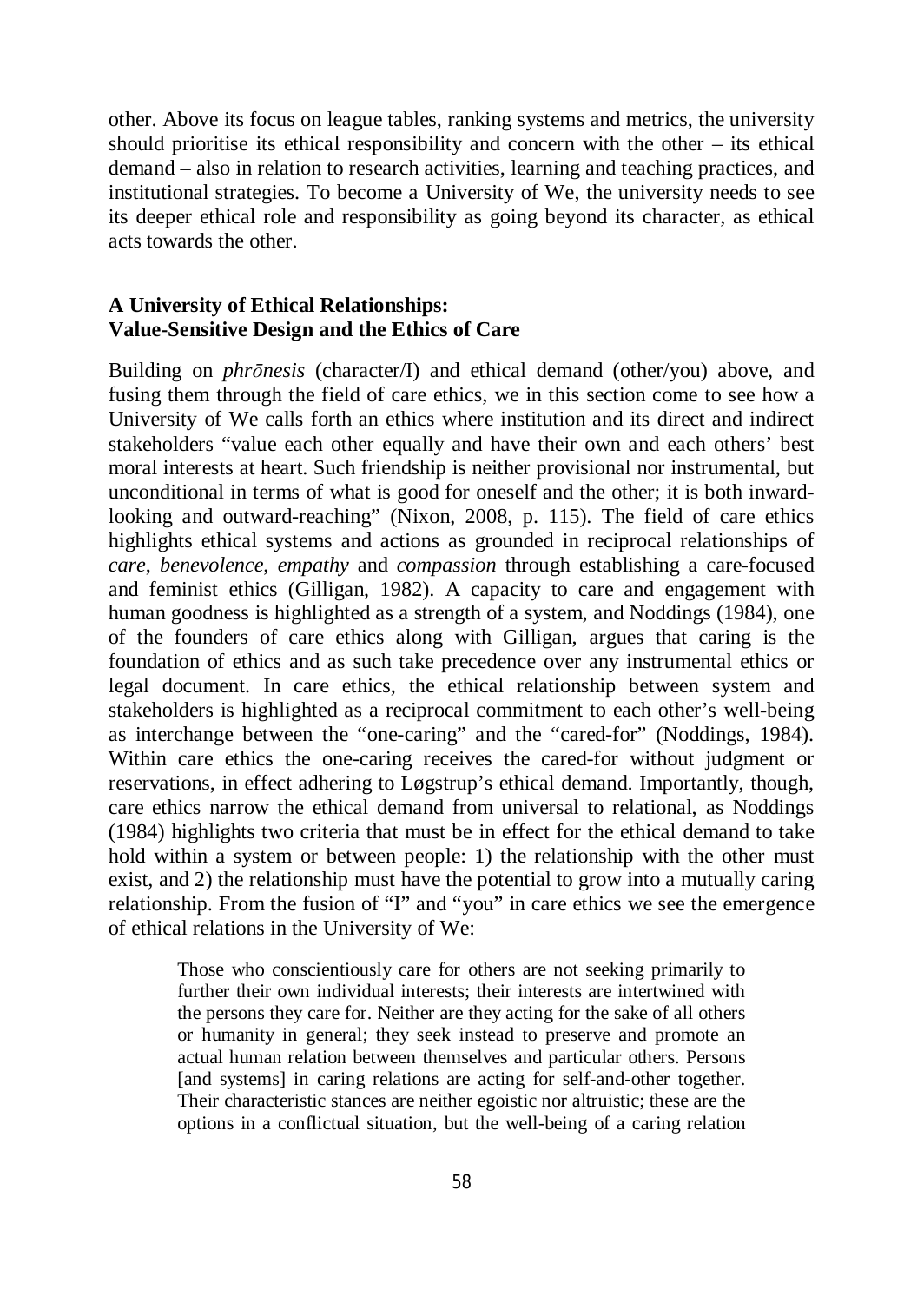involves the co-operative well-being of those in the relation and the wellbeing of the relation itself. (Held, 2005, p. 12)

As a consequence, care ethics sees persons or systems as relational and interdependent, both ethically and epistemologically. We are born into the world caring and in need of care, and we remain fundamentally interdependent on each other. While a system based on an instrumental ethics or an ethic of justice will focus on questions of fairness, rights, equality, guidelines, rules and the application of them, care ethics focuses on attentiveness, responsiveness, trust, magnanimity and cultivating caring relations. Where ethic of justice focuses on the protection of equality, rights and freedom, care ethics aims at fostering mutual care, solidarity, sensitivity and empathetic responsiveness (Held, 2005). Or, as Nixon puts it:

We are, indeed, responsible for one another's well-being as academic workers and for ensuring that individual well-being relates positively to institutional purposefulness. Collegiality can all to easily be defined in terms of professional self-interest. Collegiality conceived as a relationship of virtue is, however, outward looking and gregarious. It looks to the interest of those whom our collegiality is intended to serve: students, policy makers, practitioners across a wide range of occupational groups, local and regional communities, community activists and representatives, etc. (Nixon, 2008, p. 127)

Based on care ethics we might say that rather than clear rules or "contractualism," ethical systems put forward the flourishing of its direct and indirect stakeholders and the development of caring relations as its most important task.

## **Conclusion: Materialising the University of We**

Virtuous institutions that take seriously their stewardship of the good society are necessarily costly institutions [...] In the case of universities these requirements would entail, among other things, a recognition that the virtues of academic practice hang together through the constituent activities of that practice. The virtues of truthfulness, respect, authenticity and magnanimity can only cohere in practice through the related activities of research and scholarship, teaching and collegiality. The moral integrity of academic practice relies upon the complementary and interdependence of these activities. (Nixon, 2008, pp. 132–133)

In conclusion, attempting to draw all of the above together; value-sensitive design, *phronēsis*, ethical demand and care ethics, we might – building on Nixon – finally ask: How might this be put into action towards the formation of more ethical systems?

One way to put *phronēsis*, ethical demand and care ethics into action is through adapting the three-step process for value-sensitive design proposed in Flanegan, Howe, and Nissenbaum (2008):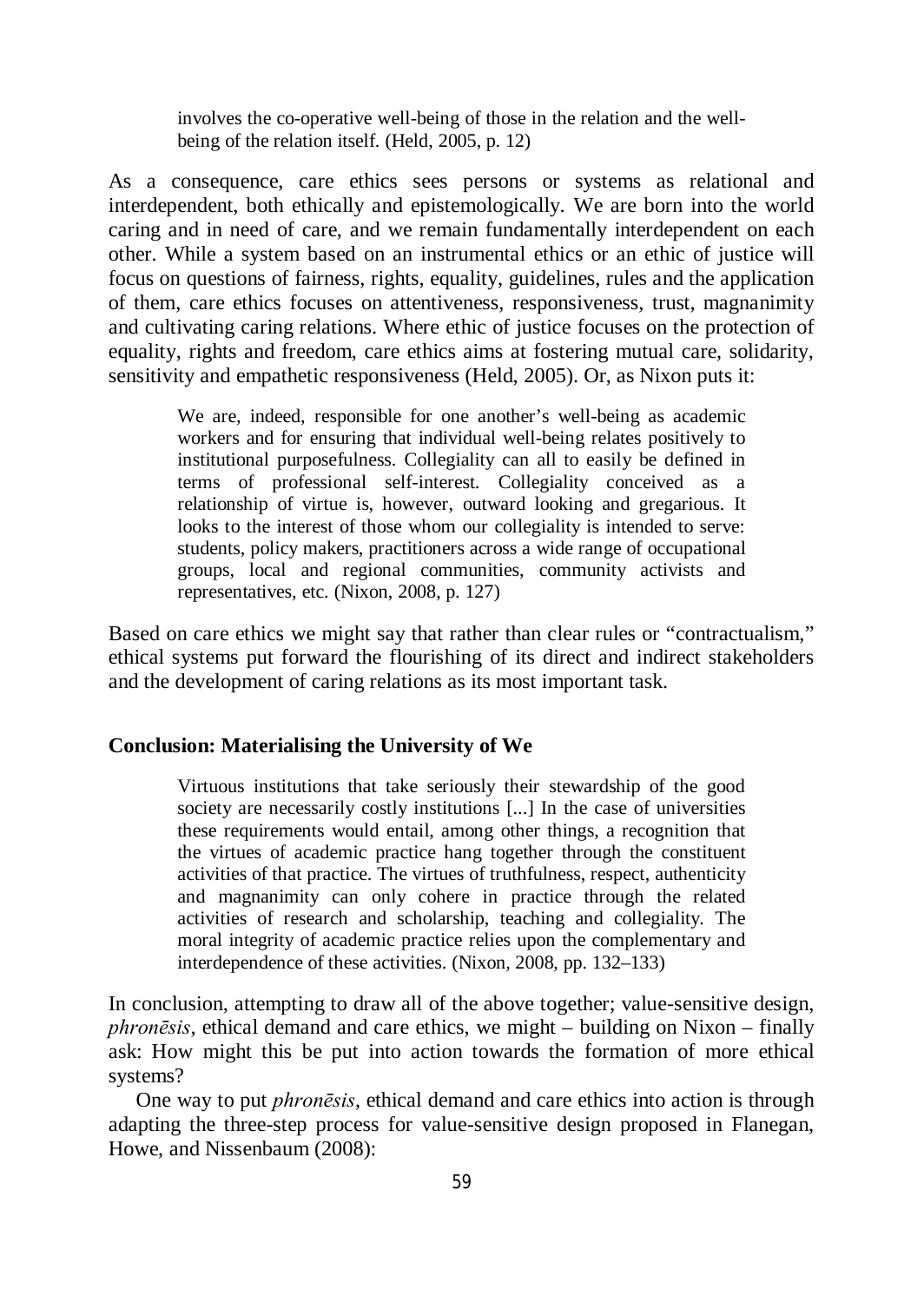1. *Discover* the ethical values and virtues relevant to the university and its direct and indirect stakeholders.

2. *Translate* those values into specific ethical design features and ethical system requirements.

*3. Verify* that the system and its value content supports and promotes the intentions, needs, dreams and desires of its stakeholders.

Another, even more concrete way is to use Jet Gispen's *Ethics for Designers* [\(https://www.ethicsfordesigners.com\),](https://www.ethicsfordesigners.com),) where he provides a number of specific methods for incorporating ethics into the design of systems. Overall, the methods aim at embedding *moral sensitivity*, *moral creativity* and *moral advocacy* into systems.

*Moral sensitivity* contains methods for analysing ethical systems such as "Description" that helps analyse a given system created by others and understand the (un)ethical intentions and world-views of the designers. And "Ethical Disclaimer," which seeks to support the design of a new system based on selected ethical values at the outset by conjuring unethical situations and shine a light on what a system such as a university takes ethical responsibility for.

*Moral creativity* provides methods for creating ethical systems. One such method is "Moral Agent," where people responsible for the system receive different values on the basis of which they (re)configure the system and create (un)ethical system solutions. Another is "Design Noir," used to imagine two extreme ethical situations on the basis of which the responsible persons create design ideas for the system to achieve these situations. Also, there is "Normative Design Scheme" where people responsible for the system write down their system goals and evaluate these using three ethical approaches: virtue ethics, deontology and consequentialism to improve the overall ethical design of the system.

*Moral advocacy* promotes participatory methods for (re)configuring ethical systems. In "Moral Value Map" people responsible for the system work together with stakeholders to single out human values and virtues relevant to the system, and then translate them into ethical concern. Then connections between different concerns are mapped and conflicts between direct and indirect stakeholders discussed. Finally, the systems impact on each concern is mapped by using the words inhibits, supports, limits, enhances, prevents, enables, reinforces, undermines, challenges a certain concern. Based on this, the system is then (re)configured. "Ethical Contract" builds on top of the "Ethical Disclaimer." The unethical situations from the "Ethical Disclaimer" is explicated to all participating direct stakeholders that then discusses these and all-important ethical themes that are raised are collected. The ethical themes for the system are defined and responsibility for each unethical situation is delegated and recorded. Based on this, three ethical aims are formulated and discussed. These are then used to (re)configure the system goals with all direct stakeholders agreeing upon them. These are then put into an ethical contract signed by all stakeholders.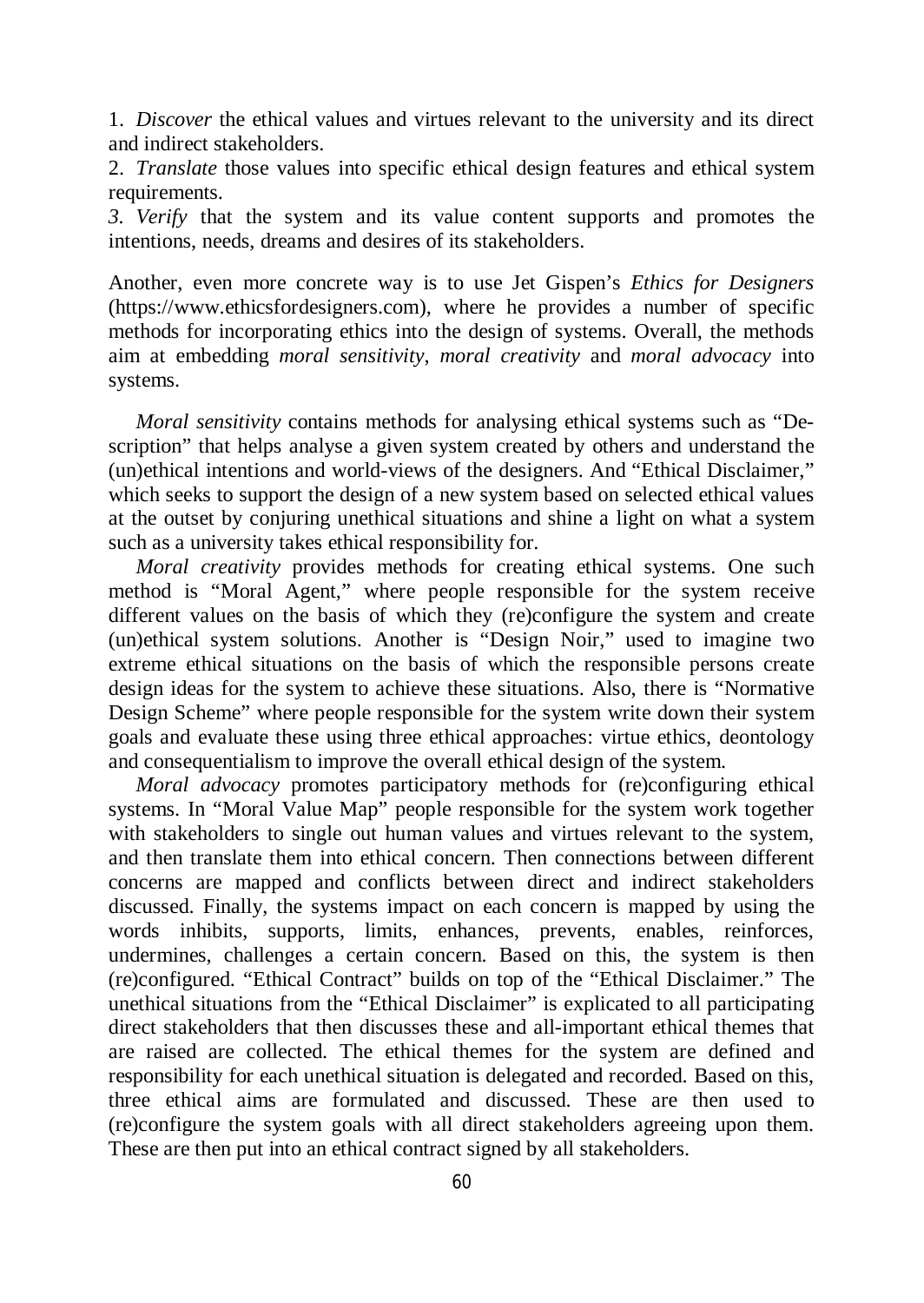Through intentionally and reflectively employing such (or similar) valuesensitive and ethics focused methods, the university may (re)emerge as an ethical system – an ethical academy – based on ethical sensitivity, creativity and advocacy. This is accomplished through intimate connections between macro-philosophical framework (ethical character, ethical demand and ethical reciprocity) and microsystemic layers (surface, deep and implicit) by way of value-sensitive design methods. Some next steps would be to put into contact philosophical framework (macro-), value-sensitive design methods (meso-) and university system (micro-) to uncover the (im)moral sensitivity, creativity and advocacy of the people responsible for designing, implementing and sustaining specific university systems.

In conclusion, we contend that rather than introducing a new standalone method, Value-Sensitive Design can be incorporated into established ethical approaches that thinkers, developers and practitioners within higher education and university research are already skilled in using. In order to be responsible developers of ethical university systems and support ethical academics, it is important to anticipate, support and account for the long-term implicit, deep and surface effects of a system's ethics. We suggest that addressing these (un)intended effects requires a shift in how the university frame and practice ethics – from the surface layer with rules, regulations and policies to the deep and implicit layers that consider and embody the long-term formation of "the ethical system" and the "ethical academic." Value-Sensitive Design provides methods for the university system to work with the deeper structures of ethics rather than task- and rulesoriented functionality observed and implemented on the surface level. Phronesis, ethical demand and care ethics ensure and safeguard that the ethics in question is grounded in a heartfelt concern with human worth, virtues and well-being.

#### **REFERENCES**

- Albrechtslund, A. (2007). Ethics and technology design. *Ethics & Information Technology*, *9*(1), 63–72. <https://doi.org/10.1007/s10676-006-9129-8>
- Andersen, S. (2007). In the eyes of a Lutheran philosopher: How Løgstrup treated moral thinkers. In S. Andersen & K.v.K. Niekerk (Eds.), *Concern for the other: Perspectives on the ethics of K. E. Løgstrup* (pp. 29–53). Notre Dame, IN: University of Notre Dame Press.
- Barnett, R. (2013). *Imagining the university*. London: Routledge.
- Borning, A., & Muller, M. (2012). Next steps for Value-Sensitive Design. In *CHI '12: Proceedings of the SIGCHI Conference on Human Factors in Computing Systems (pp.* 1125–1134). New York, NY: ACM.<https://doi.org/10.1145/2207676.2208560>
- Buchanan, R. (2001). Human dignity and human rights: Thoughts on the principles of human-centered design. *Design Issues*, *17*(3), 35–39. <https://doi.org/10.1162/0747936> 01750357178
- Chivukula, S. S., Gray, C. M., & Brier, J. A. (2019). Analyzing value discovery in design decisions through ethicography. In *CHI '19: Proceedings of the 2019 CHI conference on human factors in computing systems* (pp. 1–12). New York, NY: ACM. <https://> doi.org/10.1145/3290605.3300307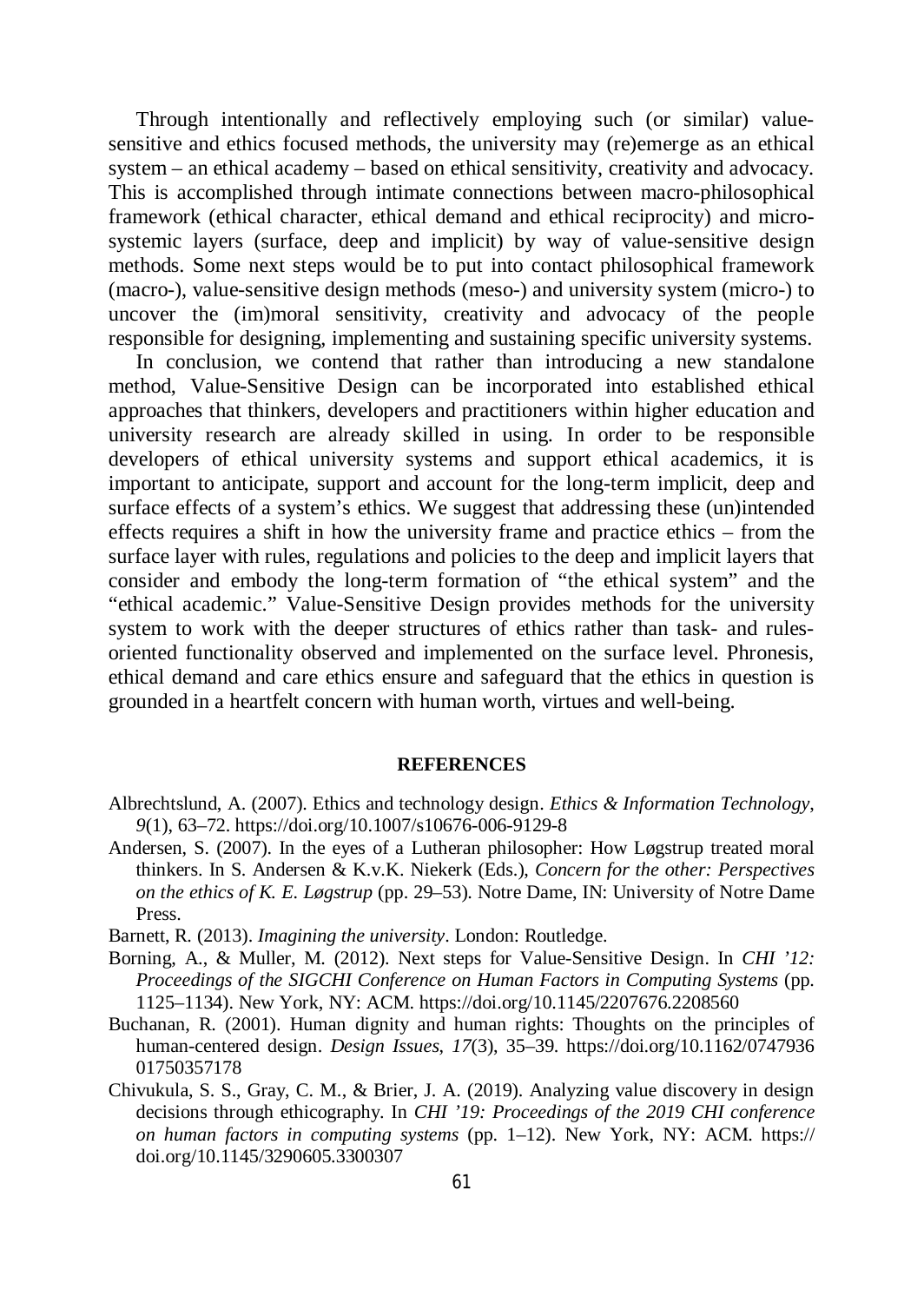- Coleman, K. G. (2001). Android arete: Toward a virtue ethic for computational agents. *Ethics and Information Technology*, *3*(4), 247–265. <https://doi.org/10.1023/A:1013805> 017161
- Dall'Alba, G. (2012). Re-imagining the university: Developing a capacity to care. In R. Barnett (Ed.), *The future university: Ideas and possibilities* (pp. 112–122). London & New York, NY: Routledge.
- Ess, C. (2013). *Digital media ethics*. Cambridge & Malden, MA: Polity.
- Ess, C. (2016). Phronēsis for machine ethics? Can robots perform ethical judgments? In J. Seibt, M. Nørskov, & S. S. Andersen (Eds.), *What social robots can and should do* (pp. 386–389). Amsterdam: IOS Press.<https://doi.org/10.3233/978-1-61499-708-5-386>
- Fink, H. (2007). The conception of ethics and the ethical in K. E. Løgstrup's *The ethical demand*. In S. Andersen & K.v.K. Niekerk (Eds.), *Concern for the other: Perspectives on the ethics of K. E. Løgstrup* (pp. 9–28). Notre Dame, IN: University of Notre Dame Press.
- Flanagan, M., Howe, D., & Nissenbaum, H. (2008). Embodying values in technology: Theory and practice. In J. Van den Hoven & J. Weckert (Eds.), *Information technology and moral philosophy* (pp. 322–353). Cambridge: Cambridge University Press.
- Friedman, B., Kahn, P., & Borning, A. (2002). Value sensitive design: Theory and methods. *University of Washington technical report 02-12-01*.
- Gardner, H. (2005). Compromised work. *Daedalus*, *134*(3), 42–51.<https://doi.org/10.1162/> 0011526054622097
- Gilligan, C. (1982). *In a different voice: Psychological theory and women's development*. Cambridge, MA: Harvard University Press.
- Gispen, J. (2017). Ethics for designers. Retrieved 13 March 2019 from <https://www.> ethicsfordesigners.com/
- Held, V. (2006). *The ethics of care: Personal, political and global*. London: Oxford University Press. <https://doi.org/10.1093/0195180992.001.0001>
- Hofstede, G. (2001). *Culture's consequences: Comparing values, behaviours, institutions and organizations across nations*. Thousand Oaks, CA: Sage.
- Horn, J. (2013). Signature pedagogy/powerful pedagogy: The Oxford tutorial system in the humanities. *Arts and Humanities in Higher Education*, *12*(4), 350–366. <https://doi.org/> 10.1177/1474022213483487
- Jordheim, H., Rønning, A.B., Sandmo, E. & Skoie, M. (2011). *Humaniora: En innføring* [Humanities: An Introduction] (2<sup>nd</sup> ed.). Oslo: Oslo University Press.
- Knobel, C., & Bowker, G. C. (2011). Values in design. *Communications of the ACM*, *54*(7), 26–28.<https://doi.org/10.1145/1965724.1965735>
- Knowles, B., & Davis, J. (2017). Is Sustainability a Special Case for Persuasion? *Interacting with Computers*. Retrieved from <https://ieeexplore.ieee.org/abstract/> document/8155239/
- Levinas, E. (1987). *Time and the other and additional Essays* (R. A. Cohen, Trans.). Pittsburgh, PA: Duquesne University Press.
- Løgstrup, K. E. (1997). *The ethical demand*. Notre Dame, IN: University of Notre Dame Press.
- Nathan, L. P., Friedman, B., Klasnja, P., Kane, S. K., & Miller, J. K. (2008). Envisioning systemic effects on persons and society throughout interactive system design. In *DIS '08: Proceedings of the 7th ACM conference on designing interactive systems* (pp. 1– 10). New York, NY: ACM. <https://doi.org/10.1145/1394445.1394446>